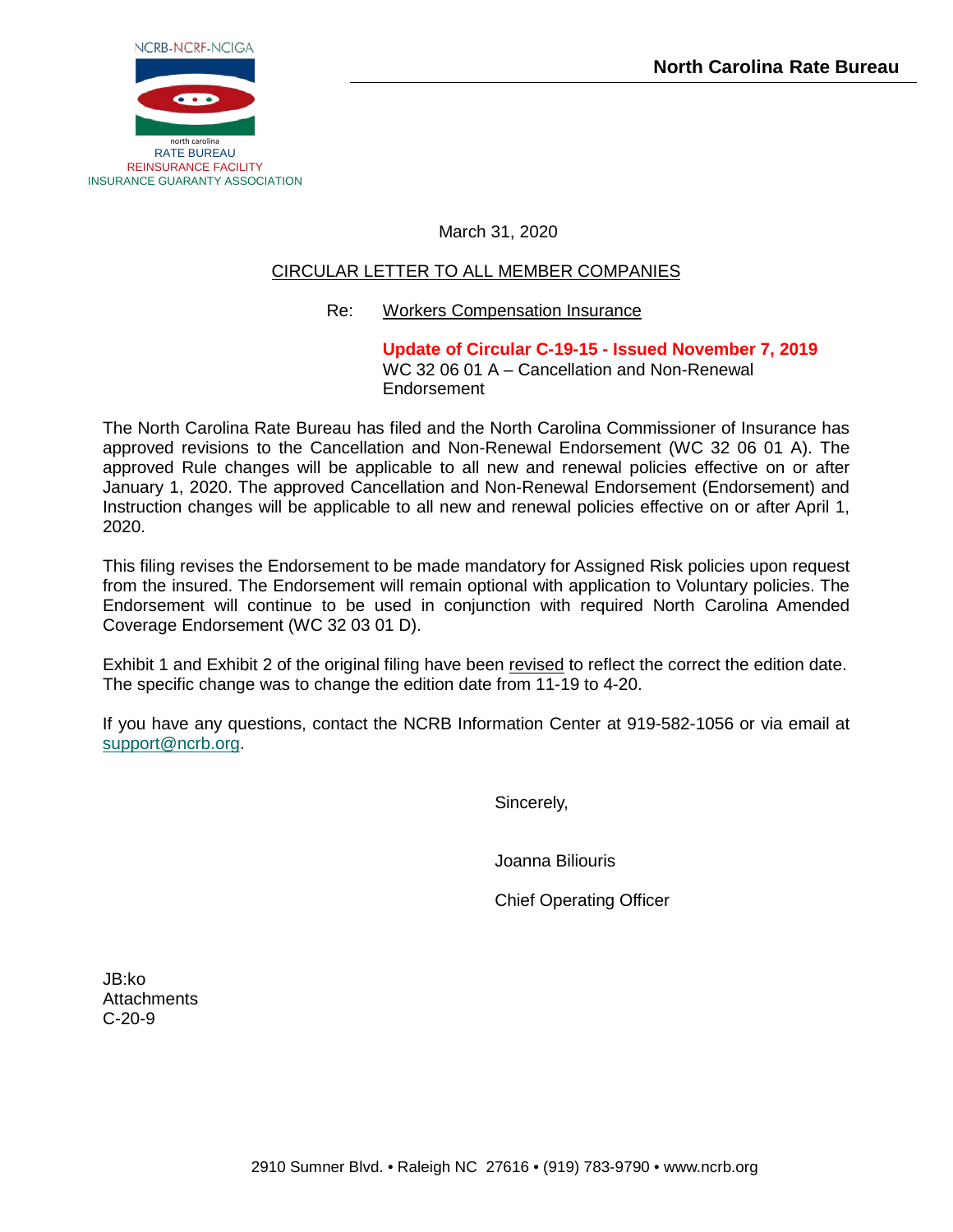## **WORKERS COMPENSATION AND EMPLOYERS LIABILITY INSURANCE POLICY WC 32 06 01B**

(Ed. 04-20)

### **CANCELLATION AND NON-RENEWAL ENDORSEMENT**

This endorsement applies only to the insurance provided by the policy because North Carolina is shown in item 3.A. of the Information Page.

It is hereby understood and agreed that all cancellation provisions in the policy addressing the required number of days notice for cancellation by us or non-renewal by us are amended as follows:

a. \_\_\_\_ days notice will be given for notice of cancellation for non-payment of premium.

b. days notice will be given for notice of cancellation for any other reason.

c. \_\_\_\_ days notice will be given for non-renewal.

Notwithstanding the provisions above, in no event will the number of days notice for cancellation or for nonrenewal be fewer than the number of days required by North Carolina law.

If the provisions above are blank, the number of days notice required by North Carolina law will apply.

In the event of cancellation or nonrenewal of the policy, we will mail notice to the named insured, and to the additional person(s) or organization(s) named in the Schedule below, as required by North Carolina law:

**SCHEDULE** 

This endorsement changes the policy to which it is attached and is effective on the date issued unless otherwise stated.

**(The information below is required only when this endorsement is issued subsequent to preparation of the policy.)**

| Endorsement Effective | Policy No. | Endorsement No.       |
|-----------------------|------------|-----------------------|
| Insured               |            | Policy Effective Date |

Insurance Company and Countersigned by **Countersigned** by **Countersigned** by **Countersigned** by **Countersigned** by **Countersigned** by **Countersigned** by **COUNTER** 

**WC 32 06 01B** (Ed. 04-20)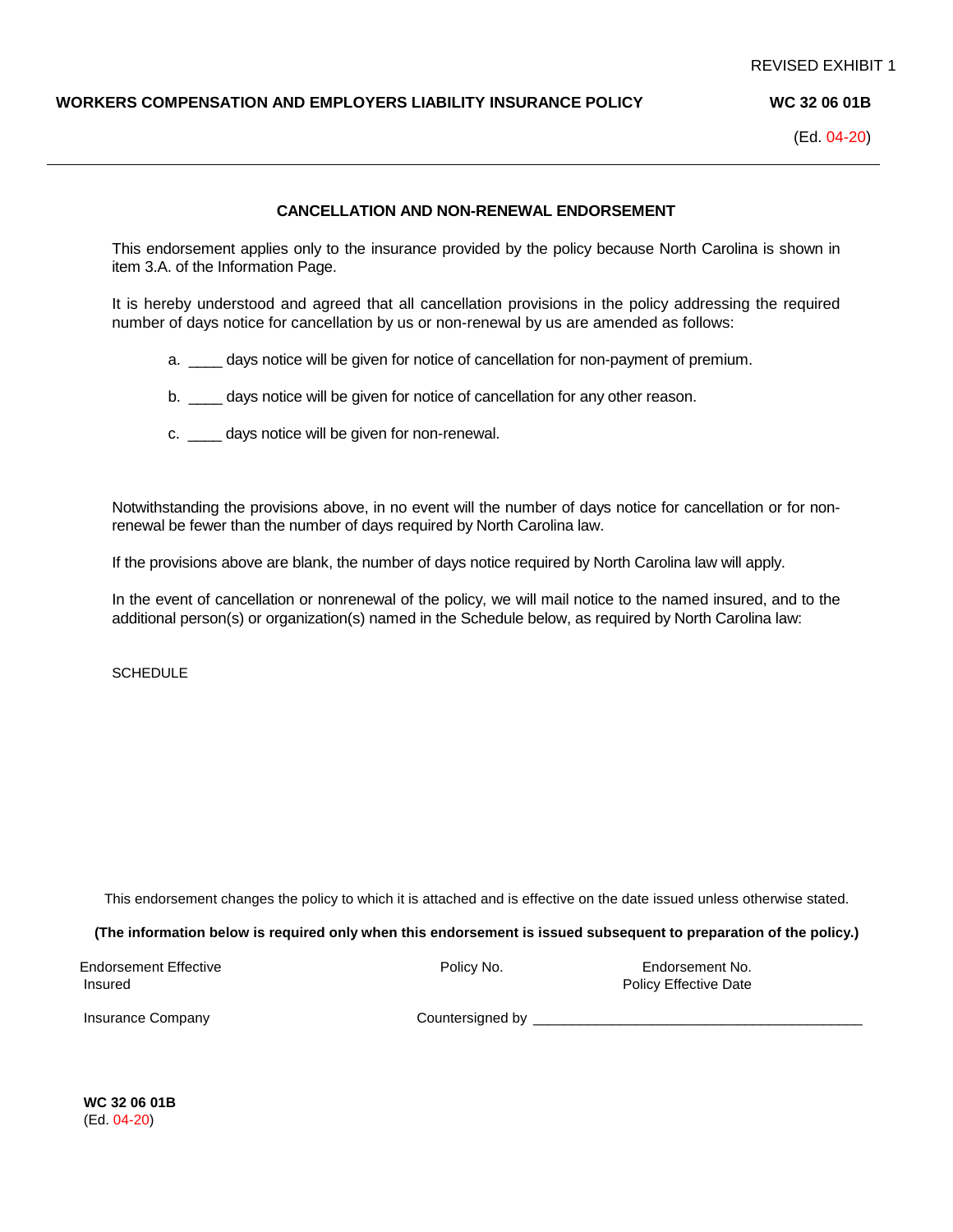### **CANCELLATION AND NON-RENEWAL ENDORSEMENT INSTRUCTION SHEET**

# **WORKERS COMPENSATION AND EMPLOYERS LIABILITY INSURANCE POLICY WC 32 06 01B**

(Ed. 04-20)

## **CANCELLATION AND NON-RENEWAL ENDORSEMENT**

This endorsement applies only to the insurance provided by the policy because North Carolina is shown in item 3.A. of the Information Page.

It is hereby understood and agreed that all cancellation provisions in the policy addressing the required number of days notice for cancellation by us or non-renewal by us are amended as follows:

a. days notice will be given for notice of cancellation for non-payment of premium.

- b. \_\_\_\_ days notice will be given for notice of cancellation for any other reason.
- c. \_\_\_\_ days notice will be given for non-renewal.

Notwithstanding the provisions above, in no event will the number of days notice for cancellation or for nonrenewal be fewer than the number of days required by North Carolina law.

If the provisions above are blank, the number of days notice required by North Carolina law will apply.

In the event of cancellation or nonrenewal of the policy, we will mail notice to the named insured, and to the additional person(s) or organization(s) named in the Schedule below, as required by North Carolina law:

#### **SCHEDULE**

This endorsement changes the policy to which it is attached and is effective on the date issued unless otherwise stated.

#### **(The information below is required only when this endorsement is issued subsequent to preparation of the policy.)**

Endorsement Effective **Endorsement No.** Policy No. **Endorsement No.** Policy No. **Endorsement No. Insured** Policy Effective Date **Provides** Policy Effective Date Insurance Company

Countersigned by example of the state of the state of the state of the state of the state of the state of the state of the state of the state of the state of the state of the state of the state of the state of the state of

**WC 32 06 01 B**

(Ed. 04-20)

#### **Note:**

- 1. The Cancellation and Non-Renewal Endorsement (WC 32 06 01 B) allows a carrier to designate on the policy a third party to be notified in the event of cancellation or non-renewal and/or allows a carrier to extend the number of days notice required for cancellation or non-renewal beyond the statutory required minimums.
- 2. For Assigned Risk, it is mandatory for a carrier to apply this endorsement to an assigned risk policy upon request from the insured, but only for the purpose of notifying a third party. When this endorsement is applied to assigned risk policies, the number of days notice provisions must be left blank and the number of days notice required by North Carolina law will apply.
- 3. This endorsement is to be used in conjunction with required North Carolina Amended Coverage Endorsement (WC 32 03 01D). This endorsement is optional with application to voluntary policies.